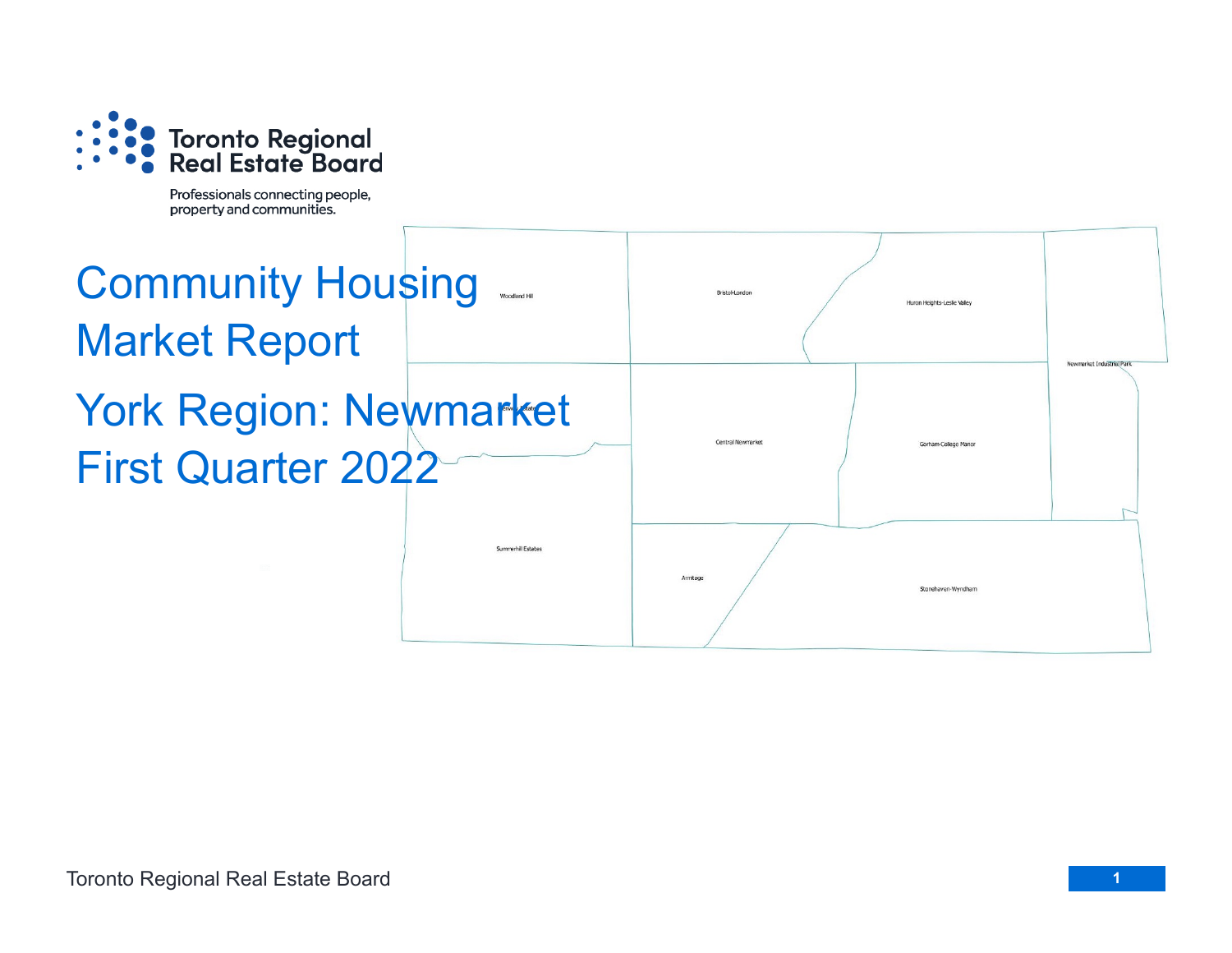## SUMMARY OF EXISTING HOME TRANSACTIONS ALL HOME TYPES, FIRST QUARTER 2022

# NEWMARKET COMMUNITY BREAKDOWN

| <b>Community</b>            | <b>Sales</b>   | <b>Dollar Volume</b> | <b>Average Price</b> | <b>Median Price</b> | <b>New Listings</b> | <b>Active Listings</b> | Avg. SP/LP | Avg. DOM |
|-----------------------------|----------------|----------------------|----------------------|---------------------|---------------------|------------------------|------------|----------|
| Armitage                    | 19             | \$28,262,900         | \$1,487,521          | \$1,550,000         | 24                  | 5                      | 113%       | 8        |
| Bristol-London              | 48             | \$62,382,800         | \$1,299,642          | \$1,277,500         | 71                  | 13                     | 117%       | 8        |
| <b>Central Newmarket</b>    | 52             | \$55,932,900         | \$1,075,633          | \$1,080,000         | 94                  | 26                     | 113%       | 9        |
| <b>Glenway Estates</b>      | 26             | \$39,815,653         | \$1,531,371          | \$1,362,500         | 55                  | 12                     | 115%       | 8        |
| Gorham-College Manor        | 39             | \$50,153,590         | \$1,285,989          | \$1,260,000         | 61                  | 15                     | 115%       |          |
| Huron Heights-Leslie Valley | 29             | \$39,653,000         | \$1,367,345          | \$1,360,000         | 59                  | 14                     | 115%       |          |
| Newmarket Industrial Park   | $\overline{0}$ |                      |                      |                     | $\mathbf 0$         | $\mathbf 0$            |            |          |
| Stonehaven-Wyndham          | 46             | \$82,100,047         | \$1,784,784          | \$1,873,000         | 86                  | 22                     | 115%       | 8        |
| <b>Summerhill Estates</b>   | 51             | \$70,238,689         | \$1,377,229          | \$1,400,000         | 88                  | 19                     | 118%       | 6        |
| Woodland Hill               | 57             | \$82,953,738         | \$1,455,329          | \$1,480,800         | 112                 | 28                     | 115%       |          |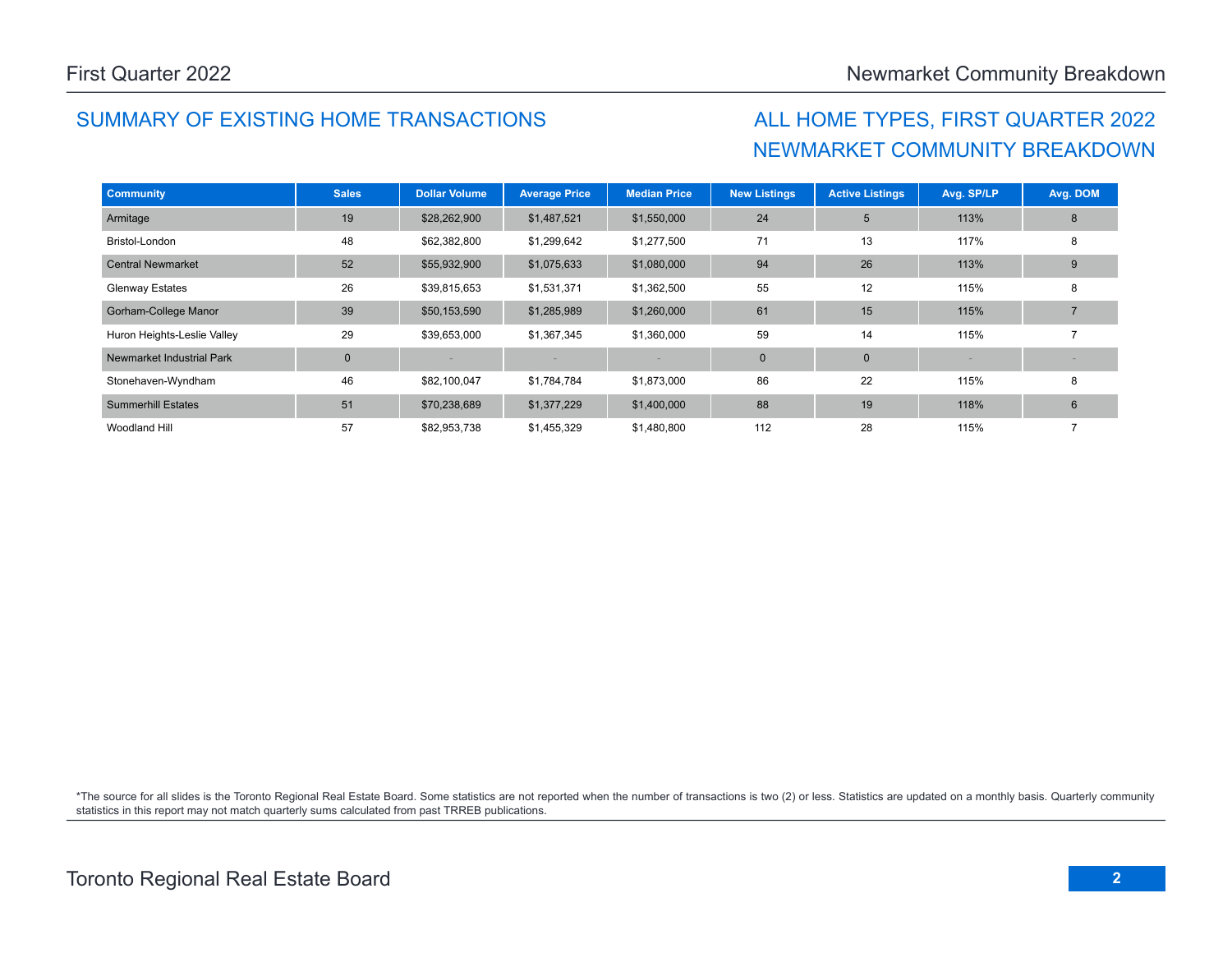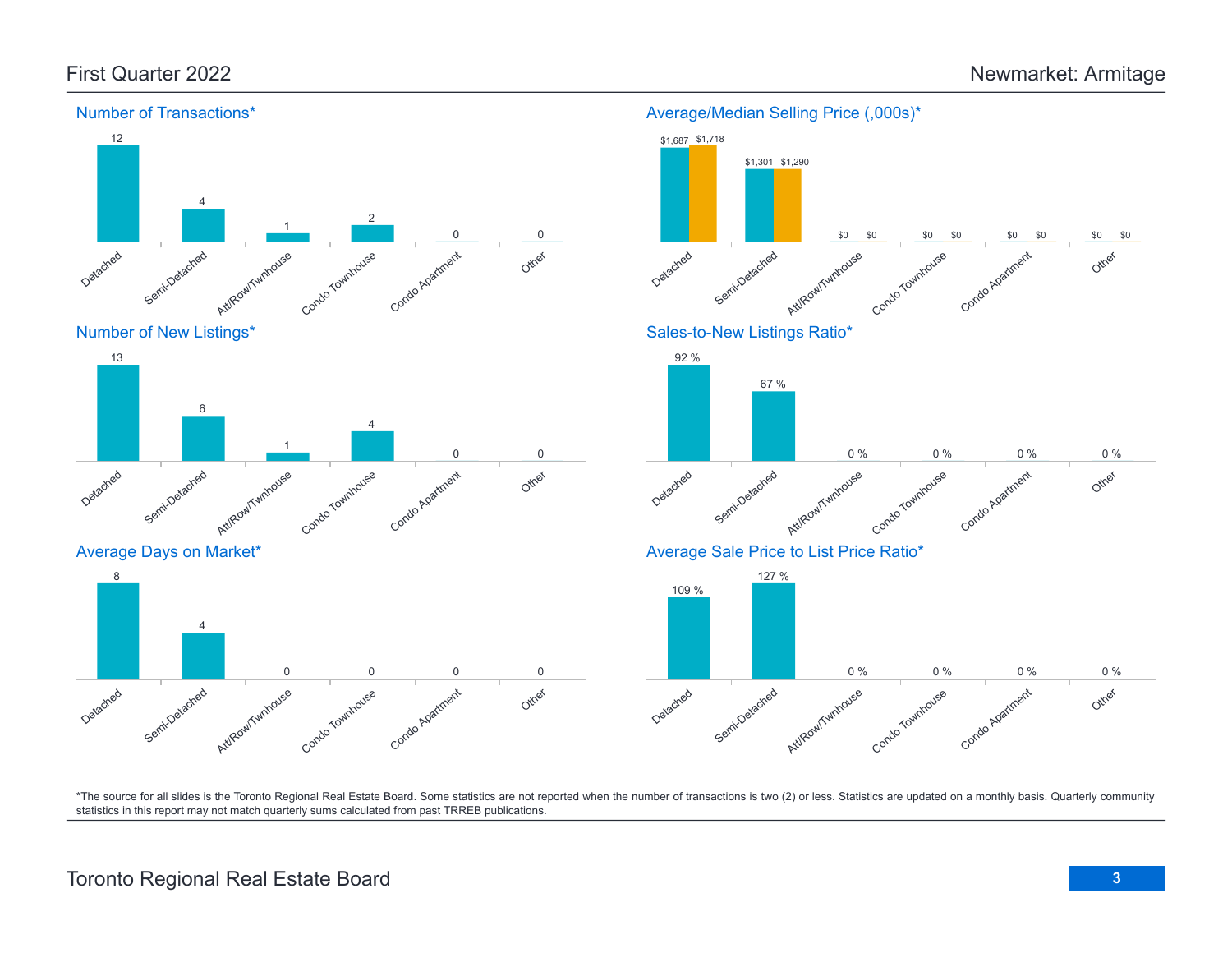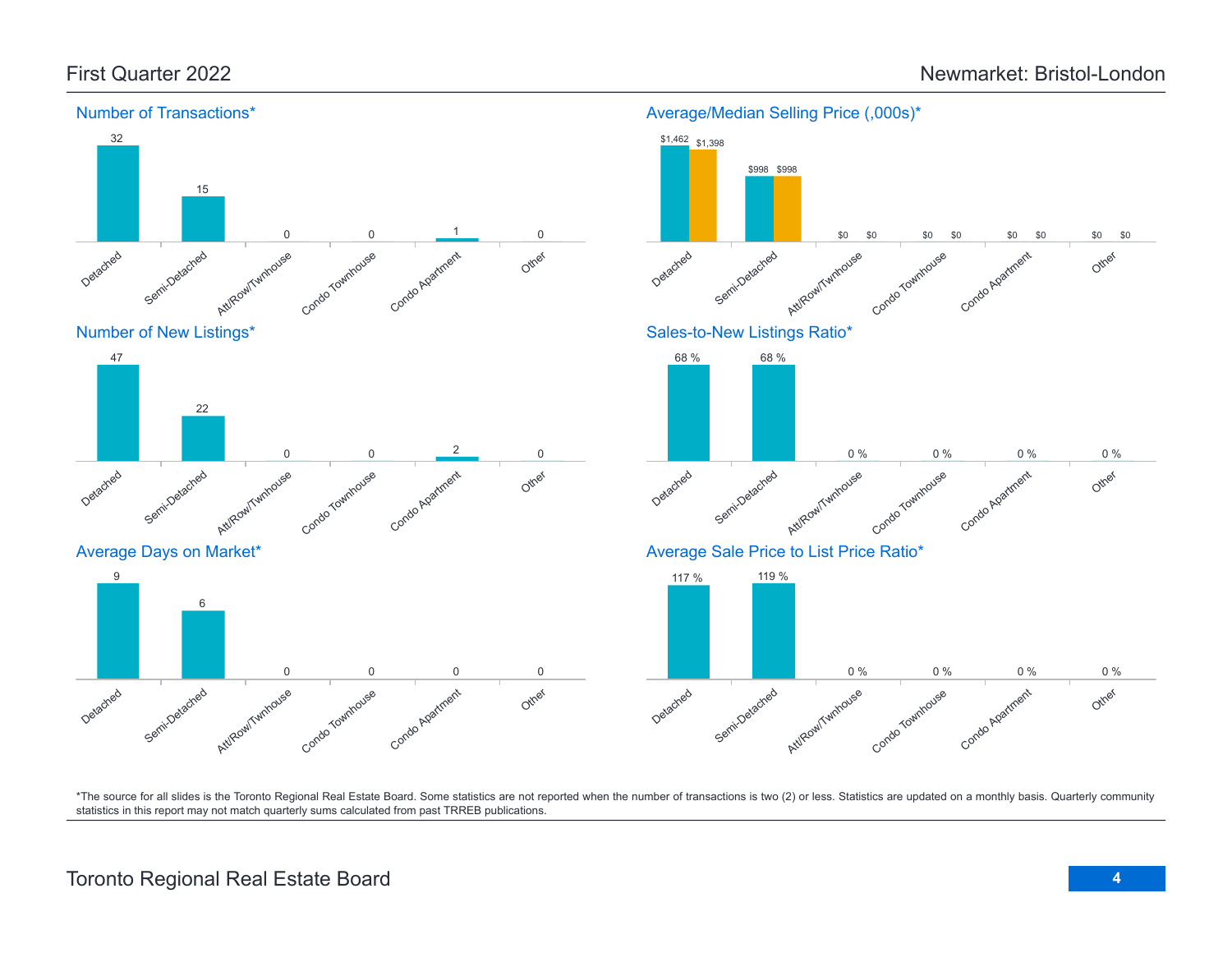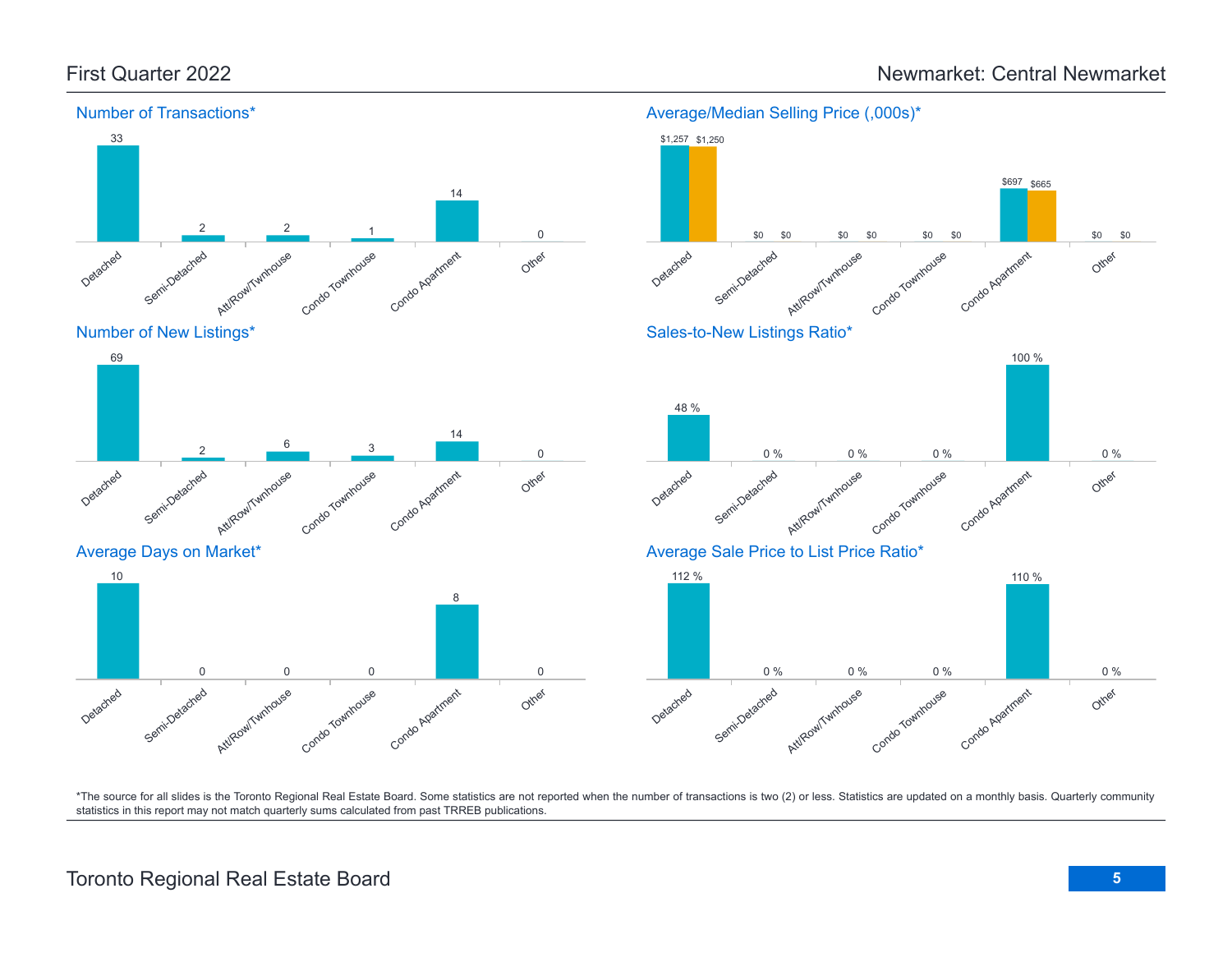



#### Average Days on Market\*



### Detached Semi-Detached Attikow/Twnhouse Condo Townhouse Condo Apartment Other \$1,790 \$1,313 \$1,261 \$0 \$0 \$0 \$1,608 \$1,309 \$1,248 \$0 \$0 \$0 \$0 \$0 Sales-to-New Listings Ratio\* Detached Semi-Detached Atti/Row/Twnhouse Condo Townhouse Condo Apartment Other 39 % 100 % 53 % 0 % 0 % 0 % Average Sale Price to List Price Ratio\* 112 % 131 % 118 %

Average/Median Selling Price (,000s)\*



\*The source for all slides is the Toronto Regional Real Estate Board. Some statistics are not reported when the number of transactions is two (2) or less. Statistics are updated on a monthly basis. Quarterly community statistics in this report may not match quarterly sums calculated from past TRREB publications.

## Toronto Regional Real Estate Board **6**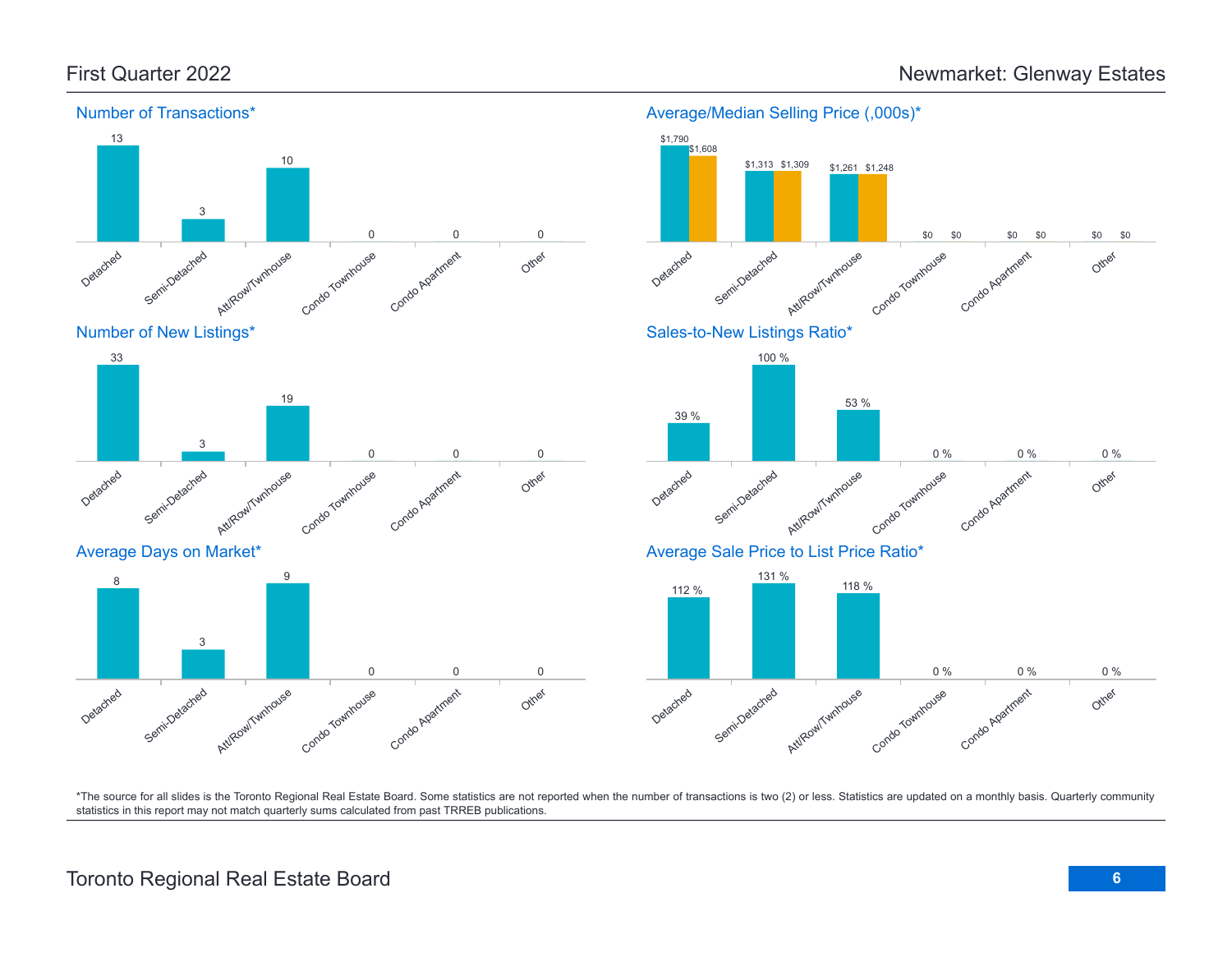

Condo Townhouse

Condo Apartment

#### Average/Median Selling Price (,000s)\*



\*The source for all slides is the Toronto Regional Real Estate Board. Some statistics are not reported when the number of transactions is two (2) or less. Statistics are updated on a monthly basis. Quarterly community statistics in this report may not match quarterly sums calculated from past TRREB publications.

Other

0 0

Att/Row/Twnhouse

Detached

Semi-Detached

0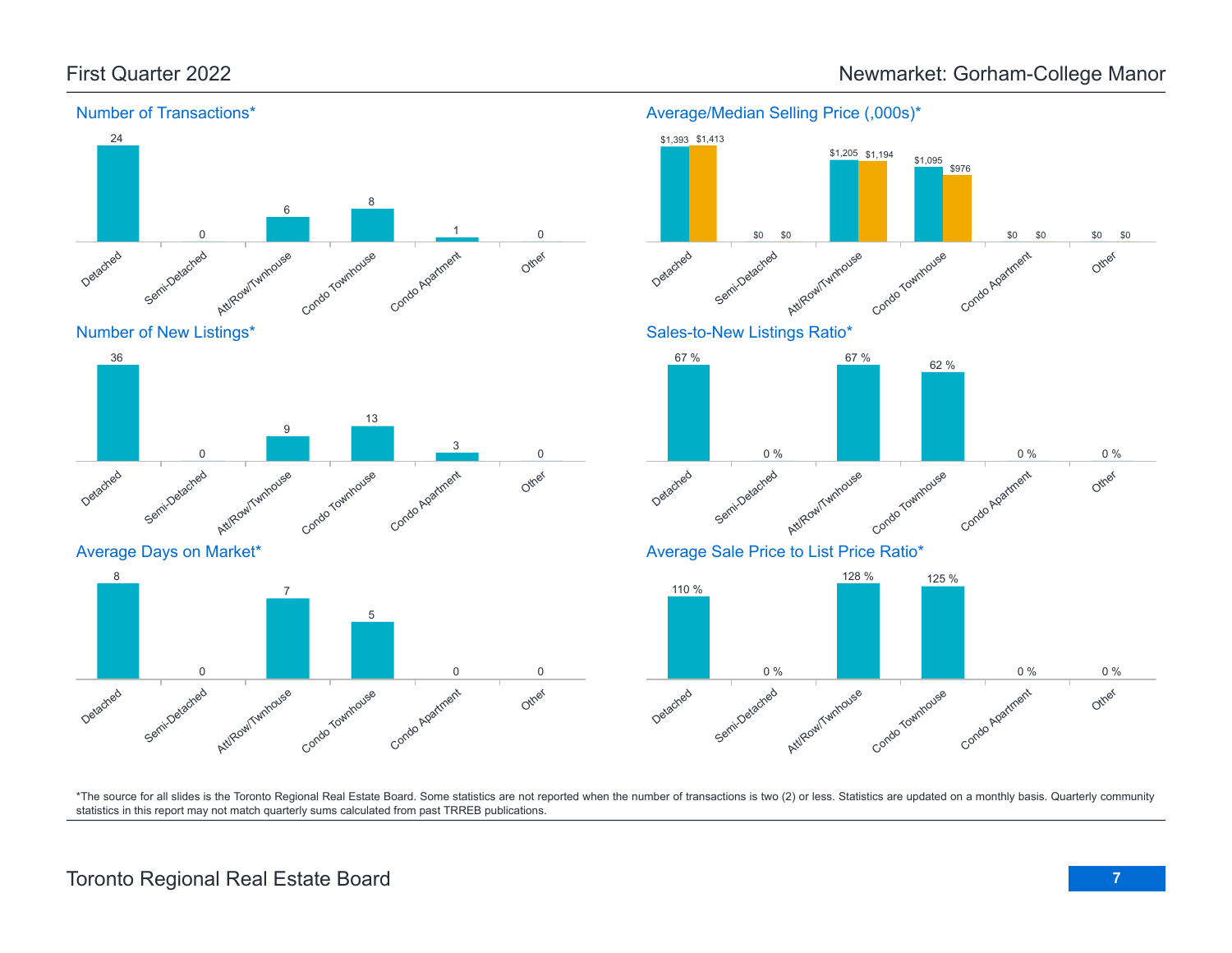

First Quarter 2022 **Newmarket: Huron Heights-Leslie Valley** 

\*The source for all slides is the Toronto Regional Real Estate Board. Some statistics are not reported when the number of transactions is two (2) or less. Statistics are updated on a monthly basis. Quarterly community statistics in this report may not match quarterly sums calculated from past TRREB publications.

Other

Other

Other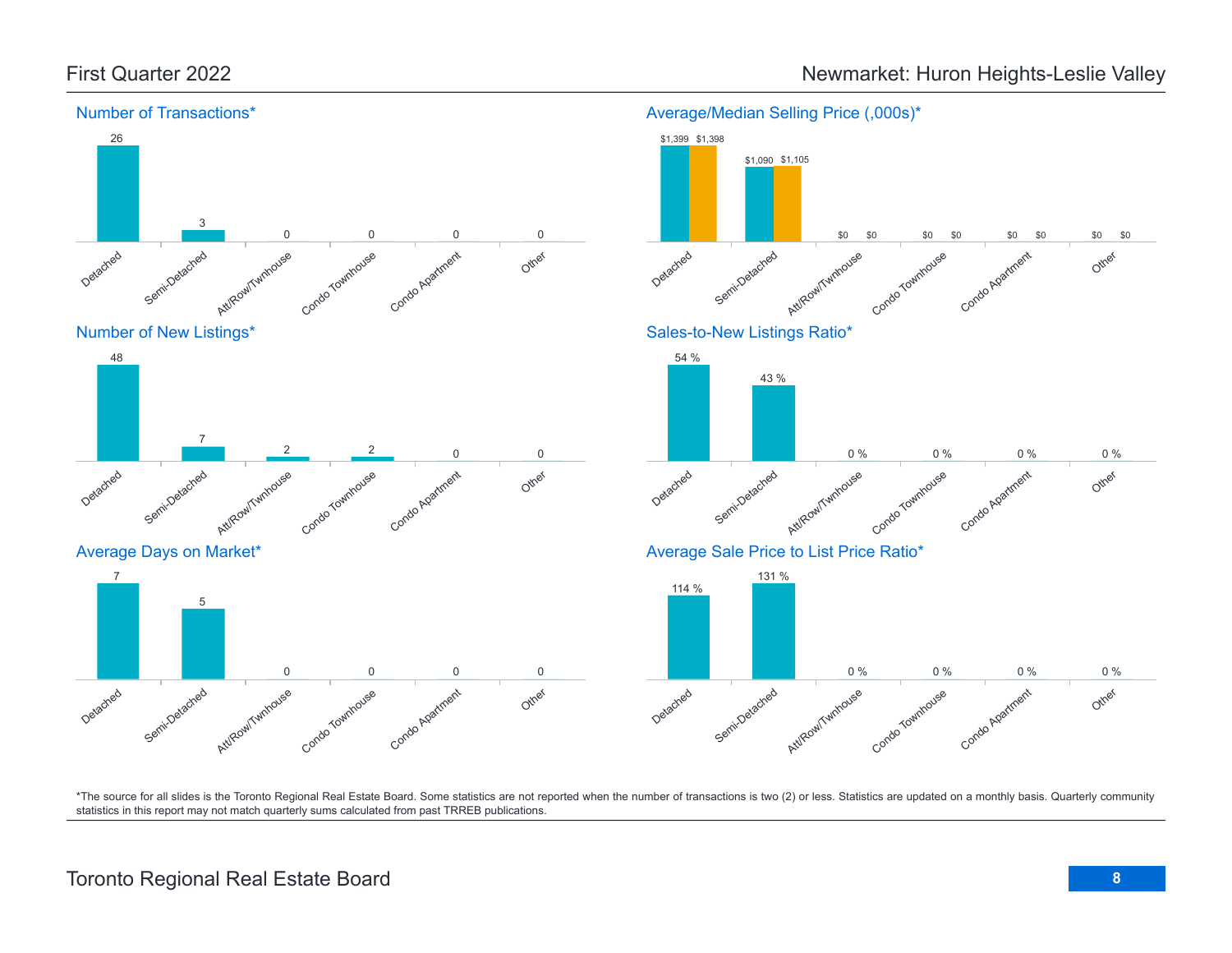#### Number of Transactions\*

Average/Median Selling Price (,000s)\*

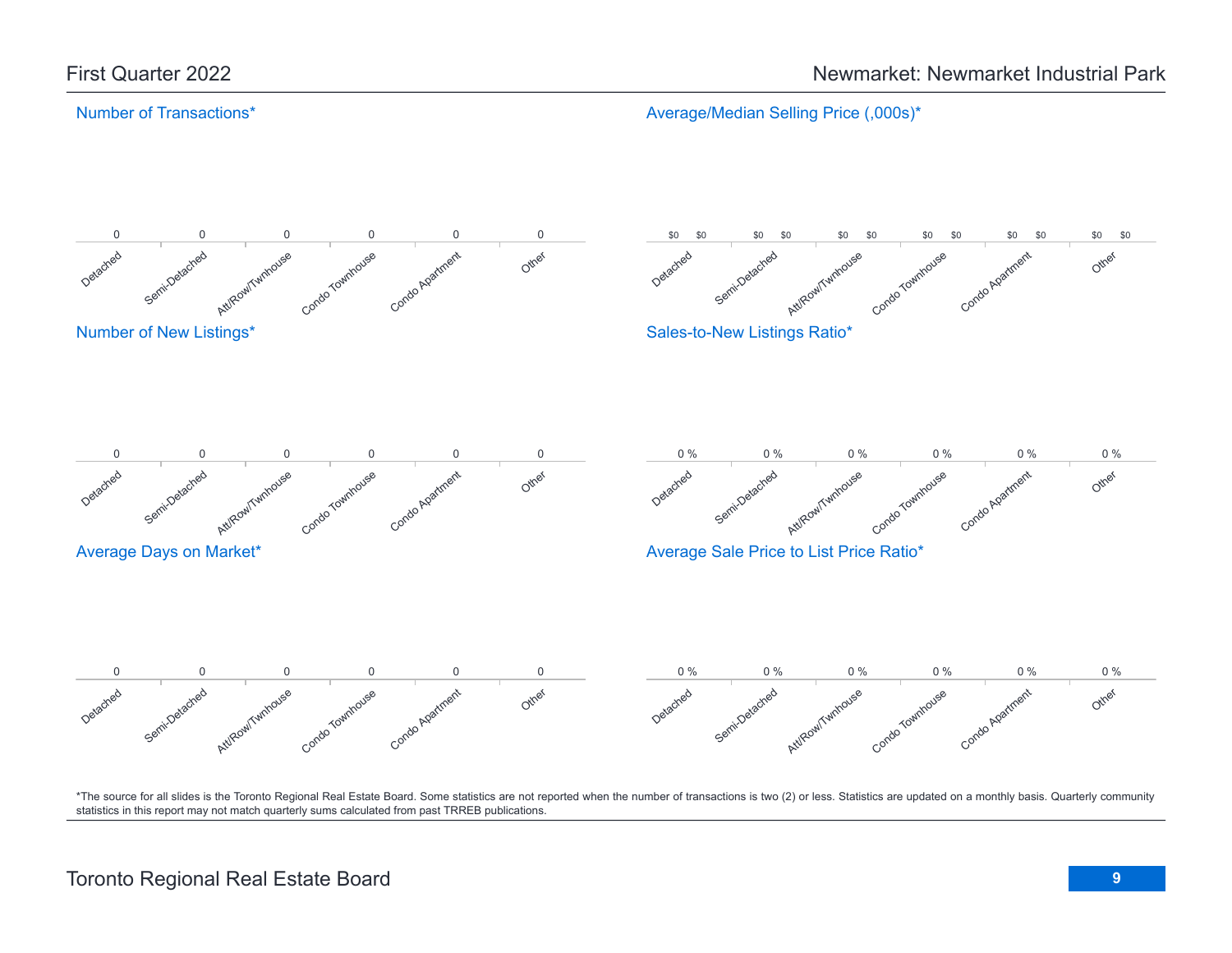

#### Average/Median Selling Price (,000s)\*





Average Days on Market\*

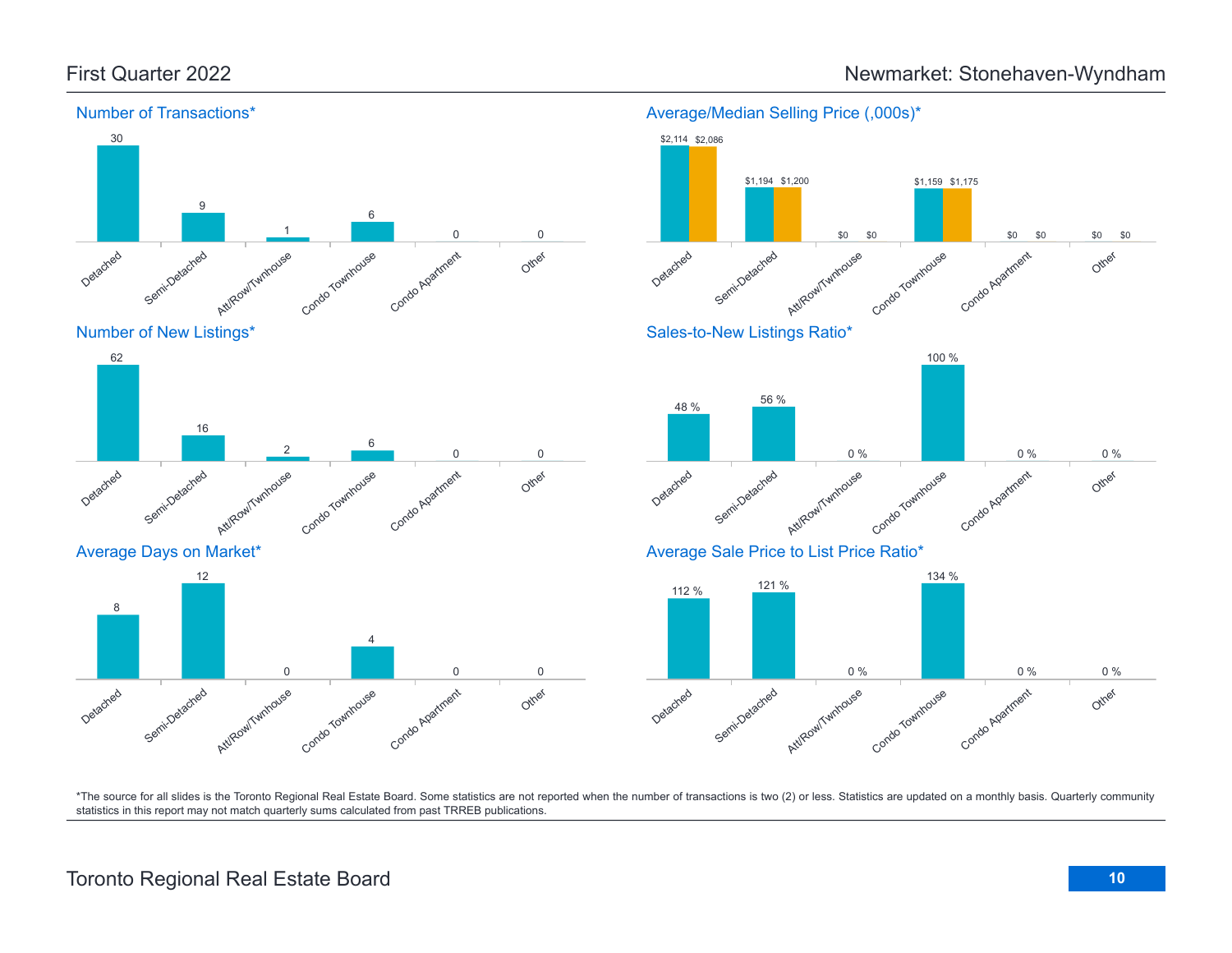

Number of New Listings\*



Average Days on Market\*





\*The source for all slides is the Toronto Regional Real Estate Board. Some statistics are not reported when the number of transactions is two (2) or less. Statistics are updated on a monthly basis. Quarterly community statistics in this report may not match quarterly sums calculated from past TRREB publications.

## Toronto Regional Real Estate Board **11**